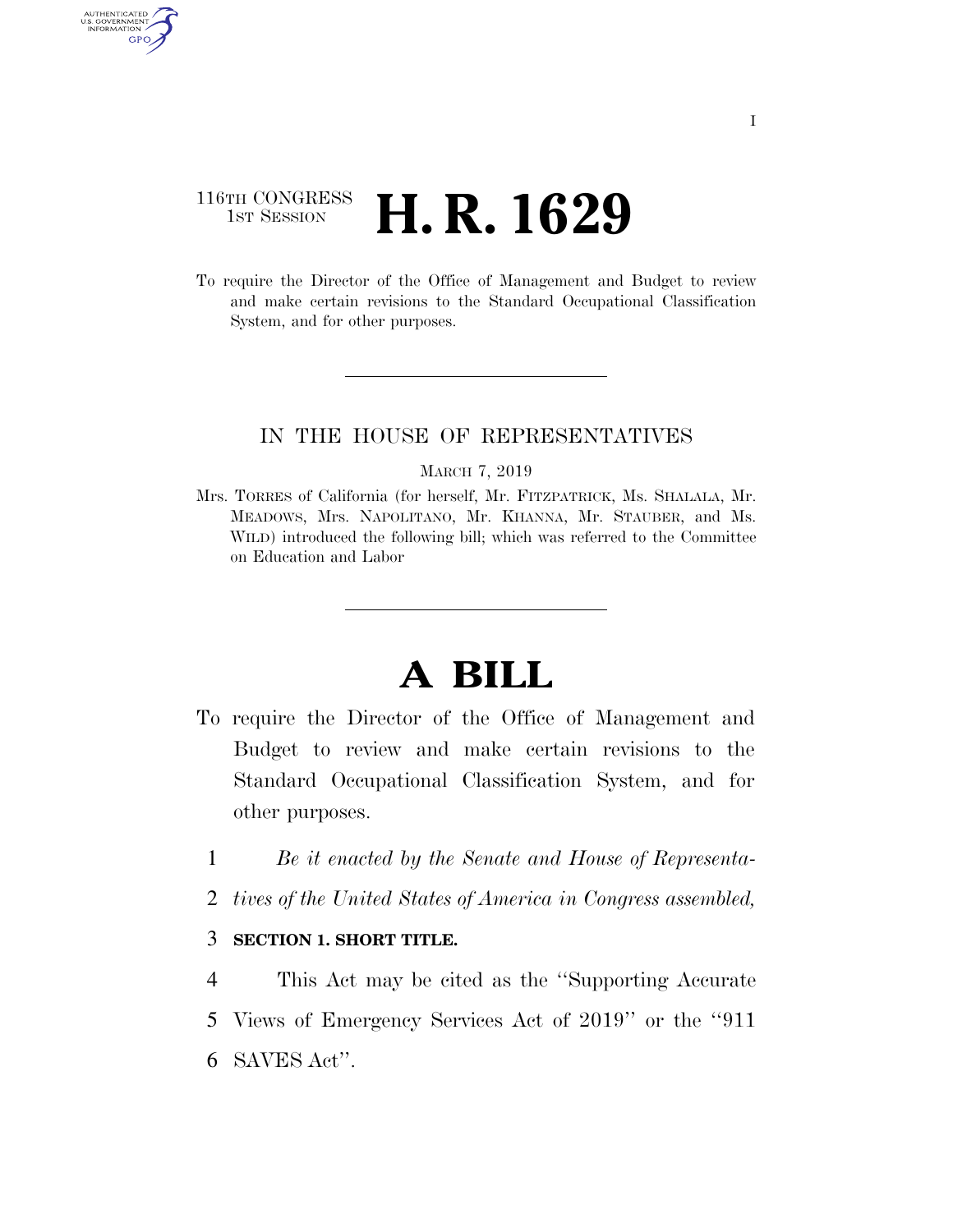## **SEC. 2. FINDINGS.**

| $\overline{2}$ | Congress finds the following:                           |
|----------------|---------------------------------------------------------|
| 3              | (1) Public Safety Telecommunicators play a              |
| $\overline{4}$ | critical role in emergency response.                    |
| 5              | (2) The work Public Safety Telecommunicators            |
| 6              | perform goes far beyond merely relaying information     |
| 7              | between the public and first responders.                |
| 8              | (3) When responding to reports of missing, ab-          |
| 9              | ducted, and sexually exploited children, the informa-   |
| 10             | tion obtained and actions taken by Public Safety        |
| 11             | Telecommunicators form the foundation for an effec-     |
| 12             | tive response.                                          |
| 13             | (4) When a hostage taker or suicidal person             |
| 14             | calls 9–1–1, the first contact is with the Public Safe- |
| 15             | ty Telecommunicator whose negotiation skills can        |
| 16             | prevent the situation from getting worse.               |
| 17             | (5) During active shooter incidents, Public             |
| 18             | Safety Telecommunicators coach callers through          |
| 19             | first aid and give advice to prevent further harm, all  |
| 20             | while collecting vital information to provide situa-    |
| 21             | tional awareness for responding officers.               |
| 22             | (6) And when police officers, firefighters, and         |
| 23             | Emergency Medical Technicians are being shot at,        |
| 24             | their calls for help go to Public Safety Telecommu-     |
| 25             | nicators.                                               |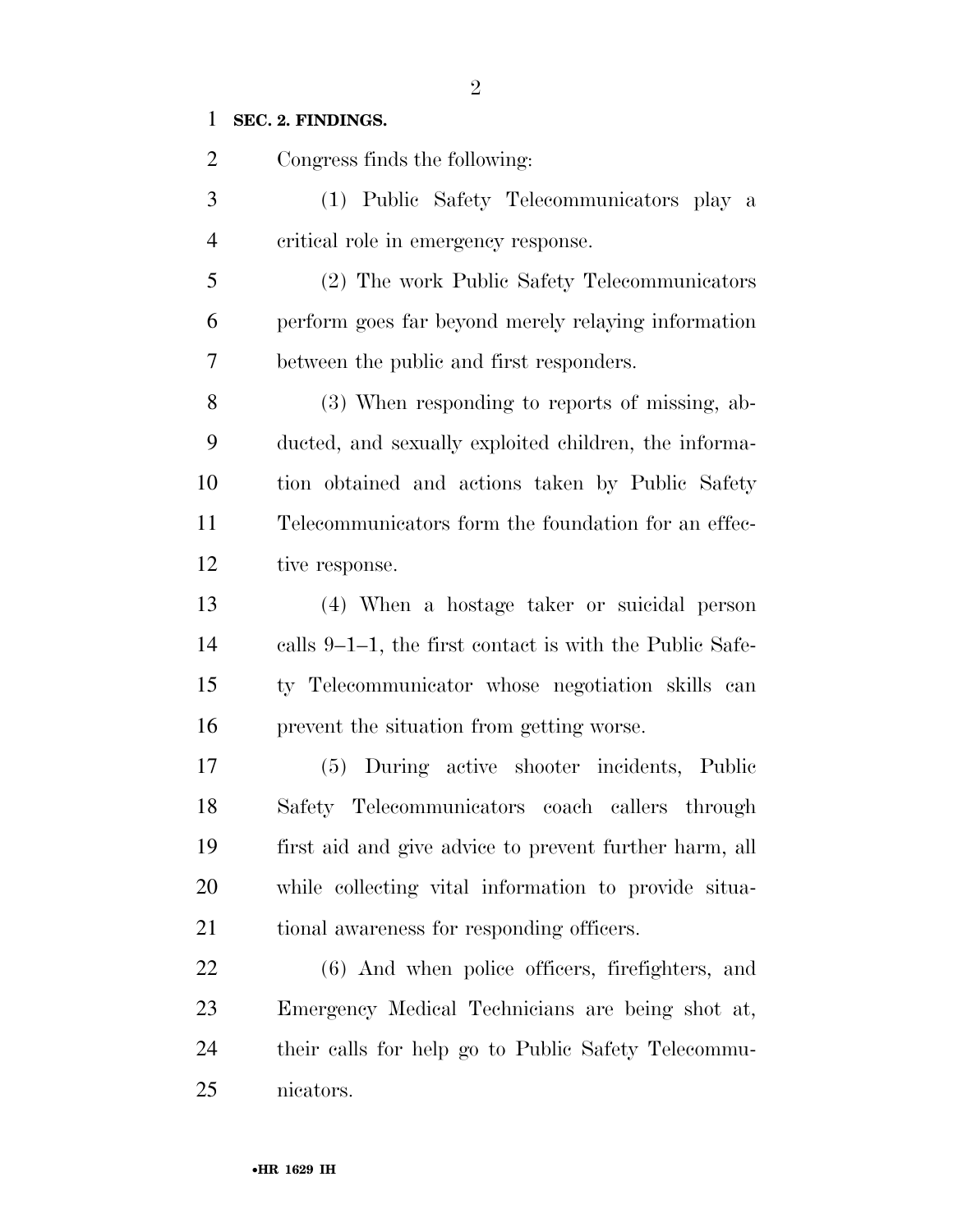| $\mathbf{1}$   | (7) They are often communicating with people          |
|----------------|-------------------------------------------------------|
| $\overline{2}$ | in great distress, harm, fear, or injury, while em-   |
| 3              | ploying their experience and training to recognize a  |
| $\overline{4}$ | critical piece of information.                        |
| 5              | $(8)$ In fact, there have been incidents in which     |
| 6              | Public Safety Telecommunicators, recognizing the      |
| 7              | sound of a racked shotgun, have prevented serious     |
| 8              | harm or death of law enforcement officers who         |
| 9              | would have otherwise walked into a trap.              |
| 10             | (9) This work comes with an extreme emotional         |
| 11             | and physical impact that is compounded by long        |
| 12             | hours and the around-the-clock nature of the job.     |
| 13             | (10) Indeed, research has suggested that Public       |
| 14             | Safety Telecommunicators are exposed to trauma        |
| 15             | that may lead to the development of posttraumatic     |
| 16             | stress disorder.                                      |
| 17             | (11) Recognizing the risks associated with expo-      |
| 18             | sure to traumatic events, some agencies provide       |
| 19             | Critical Incident Stress Debriefing (CISD) teams to   |
| 20             | lessen the psychological impact and accelerate recov- |
| 21             | ery for Public Safety Telecommunicators and first     |
| 22             | responders, alike.                                    |
| 23             | (12) The Standard Occupational Classification         |
| 24             | system is designed and maintained solely for statis-  |
| 25             | tical purposes, and is used by federal statistical    |